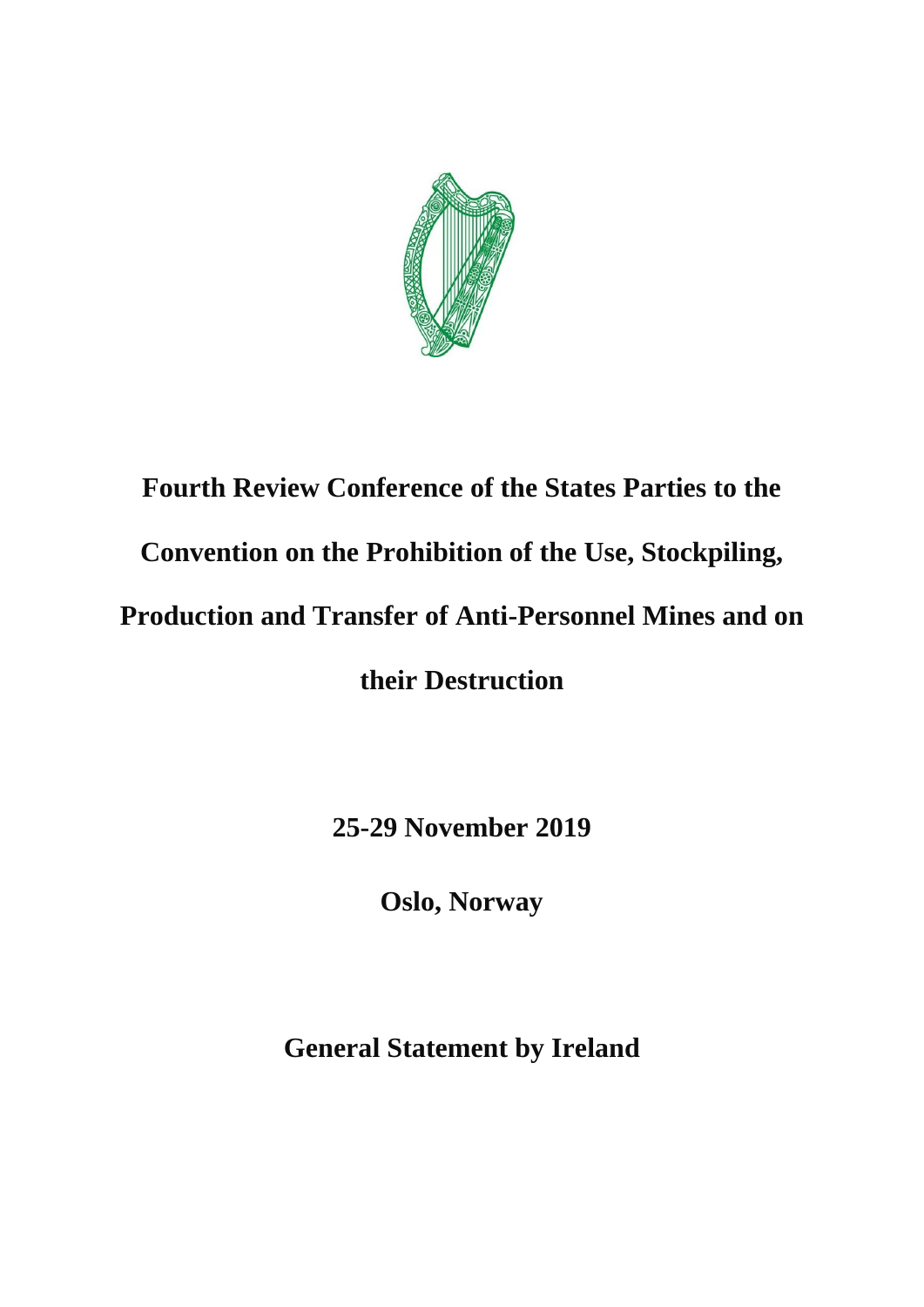Ireland aligns itself with the statement made on behalf of the European Union; I will add the following remarks in our national capacity.

#### President,

Let me begin by expressing my sincere appreciation and thanks to Norway for hosting this Review Conference, for welcoming us to Oslo, and for the effective and inclusive management of this process. Your leadership and commitment ahead of this Review Conference should inspire us all to strive for an ambitious outcome which can bring us closer to our shared goal of a world free of anti-personnel mines.

Ireland is particularly encouraged by Norway's efforts to promote gender equality in our work, and the effort to include gender perspectives in our considerations. Both of these approaches strengthen the Convention, and Ireland is pleased to see them reflected in the Oslo Action Plan, including in the pillars on mine risk education, victim assistance, and international cooperation and assistance.

## President,

This fourth Review Conference comes at an important time in the life of this Convention. As 2025 fast approaches this meeting provides us the opportunity to renew our commitment and show our determination to end the abhorrent scourge of anti-personnel landmines once and for all.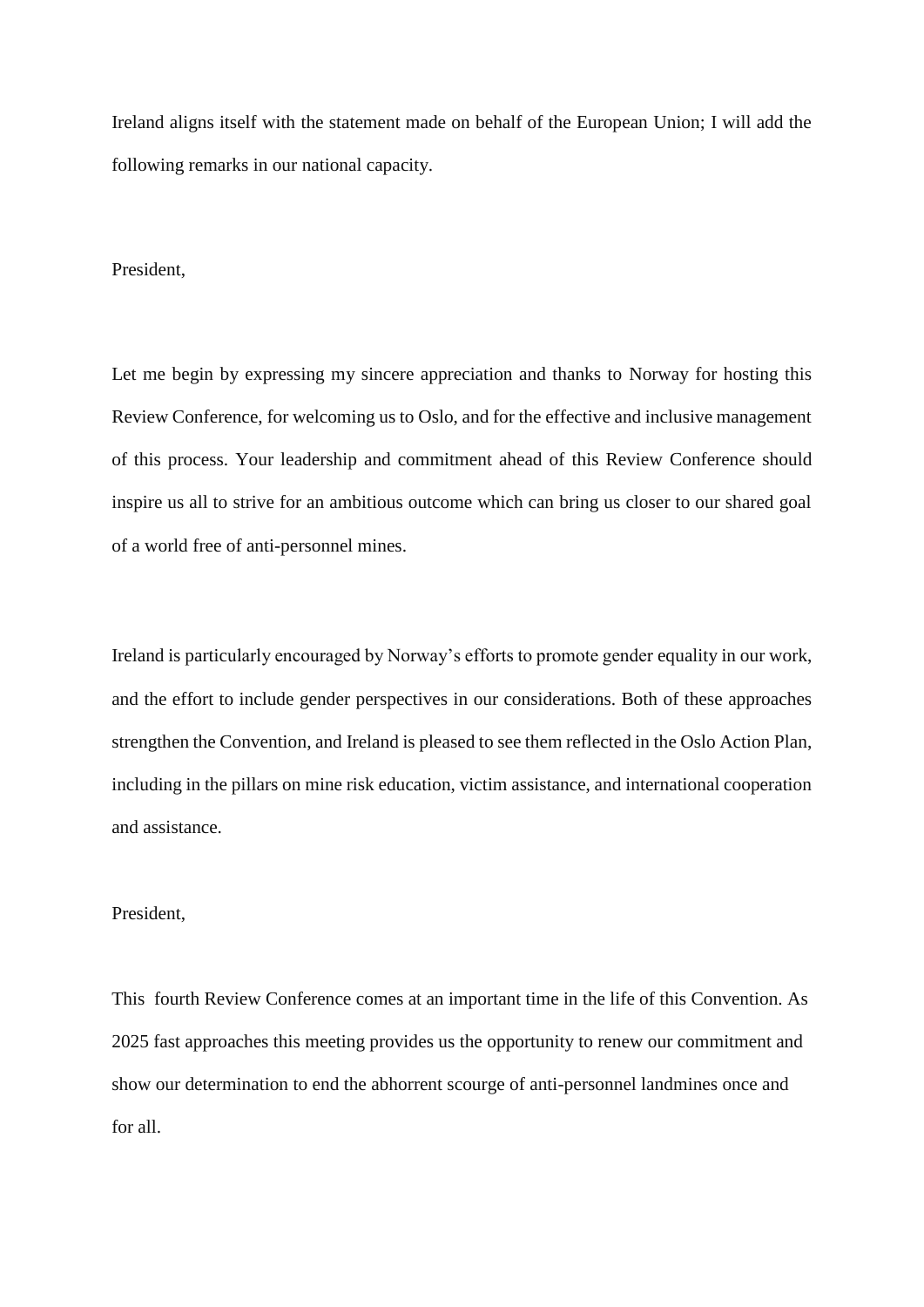Ireland welcomes the progress made on universalisation, stockpile destruction, mine clearance, victim assistance, international cooperation and assistance, transparency and implementation support since the Third Review Conference. At the same time, we are gravely concerned by the rise in the number of casualties since 2014 resulting from increased use of anti-personnel mines, including those of an improvised nature, as well as landmine contamination from the past. Despite these setbacks, we remain firm in our belief that the vision of a world free of anti-personnel landmines is possible, and within reach, if we redouble our efforts.

We welcome the Oslo Action Plan, and express support for its cross-cutting actions designed to intensify States' efforts to complete time-bound obligations and achieve the vision of a world free of landmines by 2025..

We also welcome the Oslo Political Declaration. The recognition given to the importance of integrating a gender and diversity perspective in all aspects of mine action programming and Convention implementation is particularly important, as is the commitment to remove barriers to full, equal and gender-balanced participation in mine action and in Convention meetings.

We hope that the Political Declaration and Action Plan can bring us closer to our shared goal.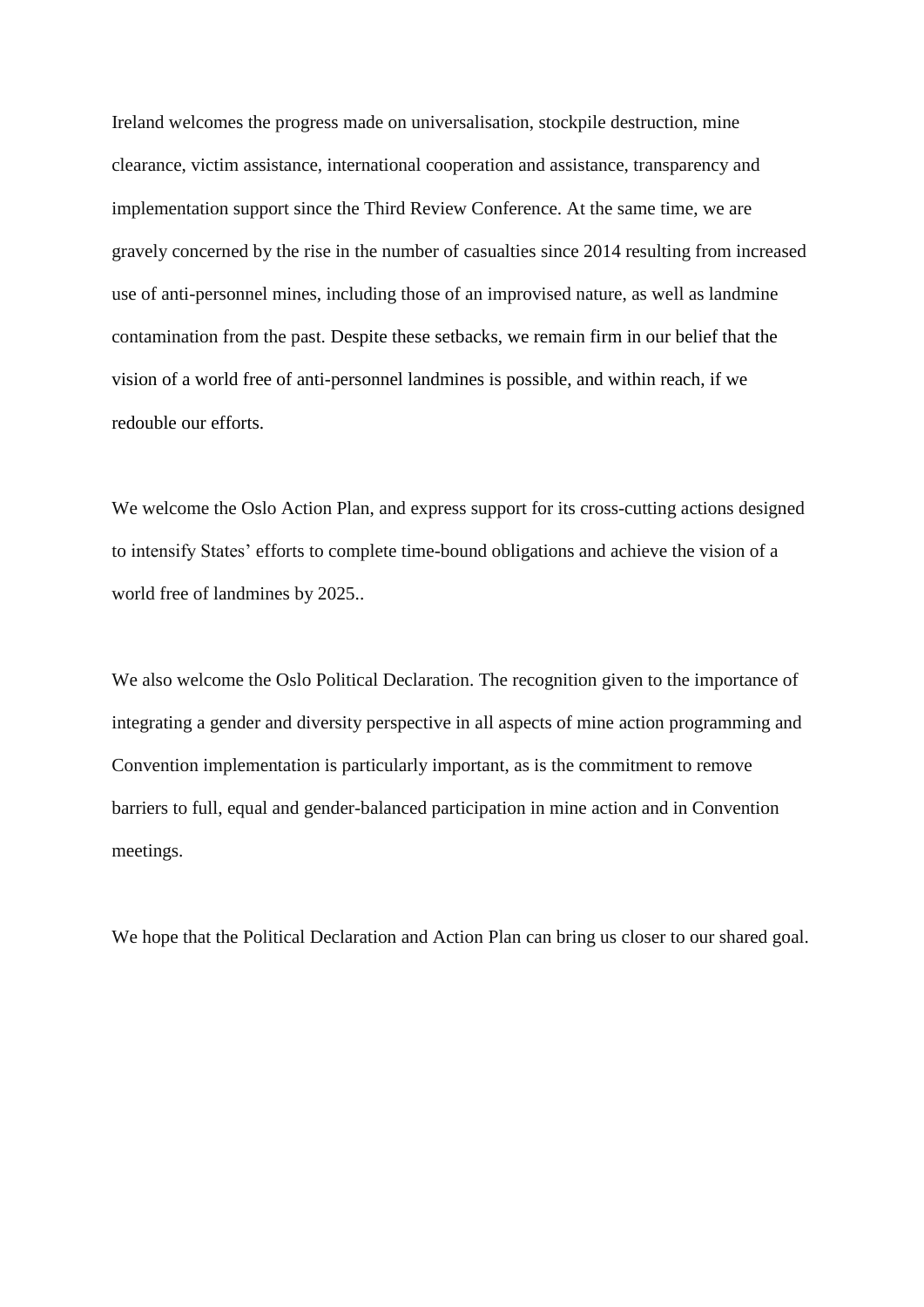President,

The Ottawa Convention is now more than 20 years old. Ireland remains proud of our leading role in the negotiation of the Convention; and even more so of the fact that there are now 164 States Parties. We are hopeful that this number will continue to increase and that we will, before long, have a universal prohibition of anti-personnel mines.

Ireland has consistently emphasised the clear links between humanitarian de-mining and sustainable development, opening up access to land for economic development, to services, education and employment opportunities. Since 2006 we have provided more than  $645$  million in funding for humanitarian mine action.

In addition to our direct mine-action work, Ireland is a consistent supporter of the ISU. The ISU plays a vital role supporting the implementation and universalisation of the Convention. We also welcome the tangible contribution by civil society to advance the aims of the **Convention** 

#### President,

Universalisation remains a significant challenge. Ireland continues to urge non-party States to adhere to the Convention, and refrain from the use, production and transfer of anti-personnel mines pending formal adherence. We note and welcome the commitment of certain non- party States in this regard.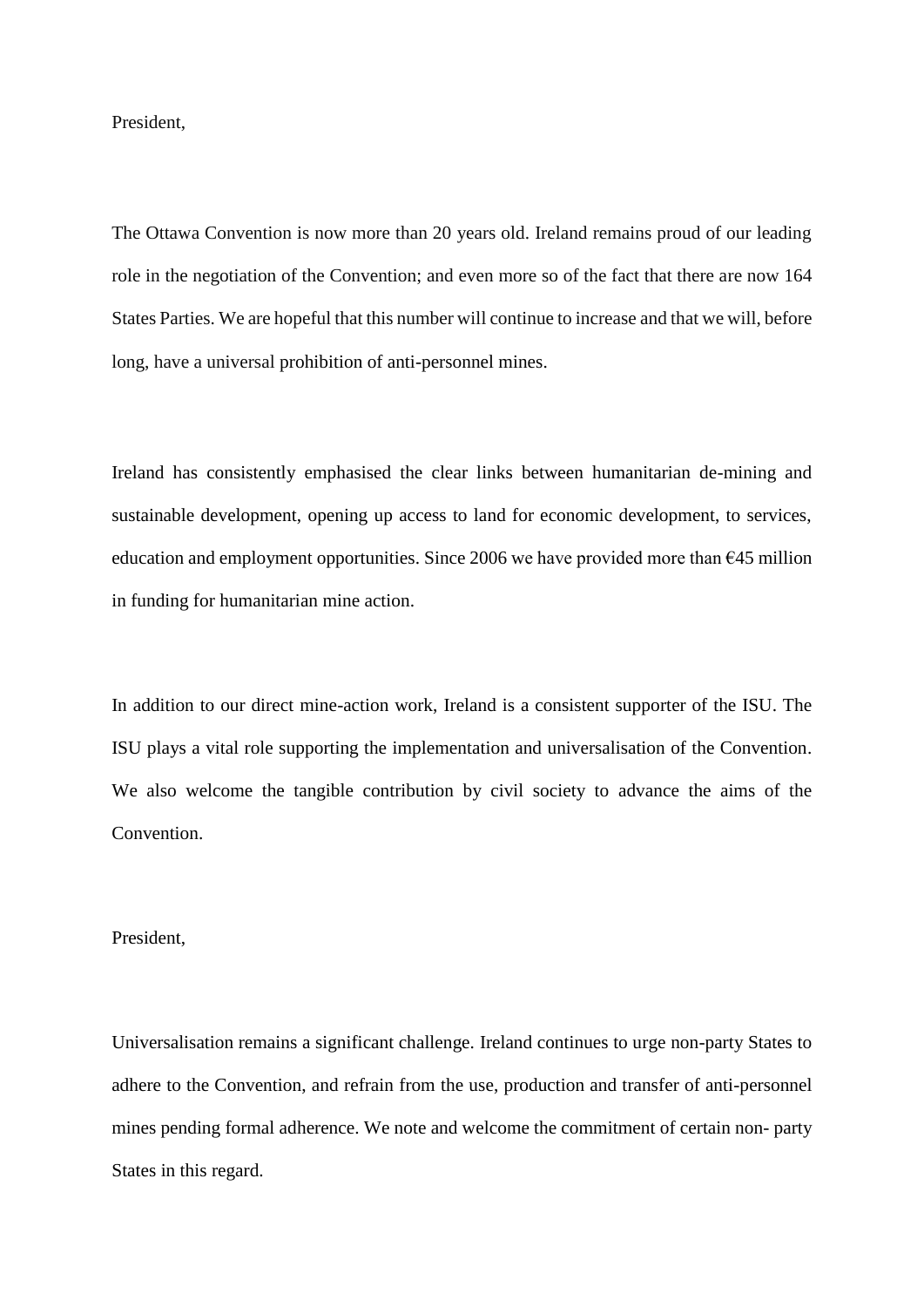Ireland reaffirms the importance of the obligations stemming from Article 5 of the Convention. We welcome the measurable progress which has been achieved in the implementation of Article 5 since the last Review Conference, but recognise that challenges with implementation remain for many States. The issue of new large-scale contamination in some countries is of concern; particularly worrying is the use of improvised anti-personnel mines in the context of urban warfare. Ireland remains committed to continuing work in a cooperative way on this question so that all States Parties can remain in compliance with the Convention.

## President,

Clearing landmines not only prevents further human casualties, but also frees entire communities from fear, thus paving the way for reconstruction, development, agricultural production, and business opportunities.

A major achievement of this Convention remains its commitment to victims and survivors. Those affected by landmines include not only the direct victims, but also their families and communities, and all those who live in fear of unexploded landmines. Efforts to provide victim assistance must consist of nationally led processes with the full and effective participation of survivors and affected communities. Victim assistance should take into account the specific needs of those affected, and we are pleased to see the growing recognition of the need for gender- and age-sensitive assistance provision. While we are encouraged by the reported progress on victim assistance since the Third Review Conference, we remain concerned that the number of new victims has increased in recent years. We believe the implementation of the